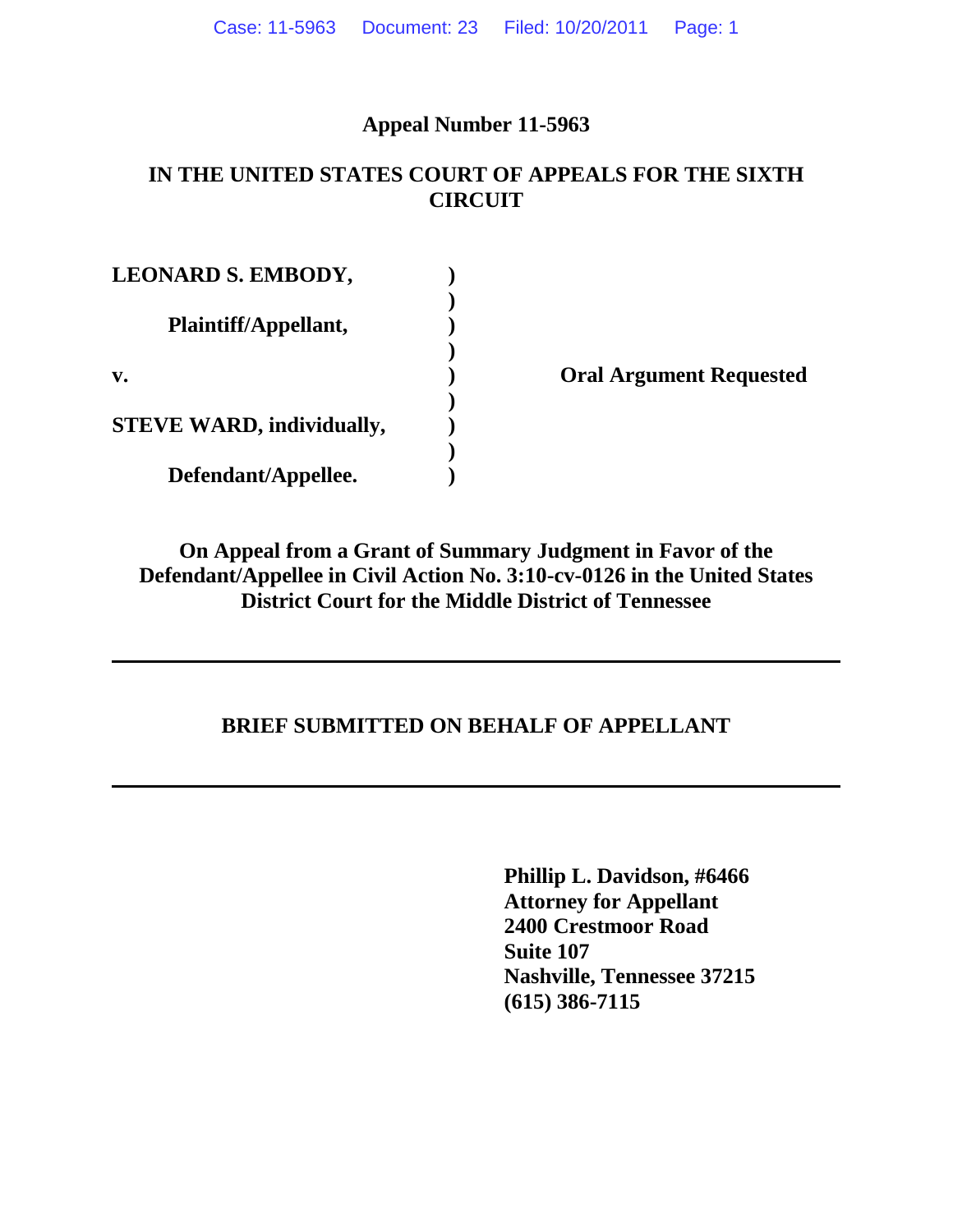## UNITED STATES COURT OF APPEALS FOR THE SIXTH CIRCUIT

## **Disclosure of Corporate Affiliations and Financial Interest**

Sixth Circuit

Case Number: 11-5963 Case Name: Leonard S. Embody v. Steve Ward, individually

Name of Counsel: Phillip L. Davidson

Pursuant to 6<sup>th</sup> Cir. R. 26.1, Leonard S. Embody, the Plaintiff/Appellant, makes the following disclosure:

1. Is said party a subsidiary or affiliate of a publicly owned corporation? If yes, list below the identity of the parent corporation or affiliate and the relationship between it and the named party. **NO.**

2. Is there a publicly owned corporation, not a party to the appeal, that has a financial interest in the outcome? If yes, list the identity of such corporation and the nature of the financial interest. **NO.**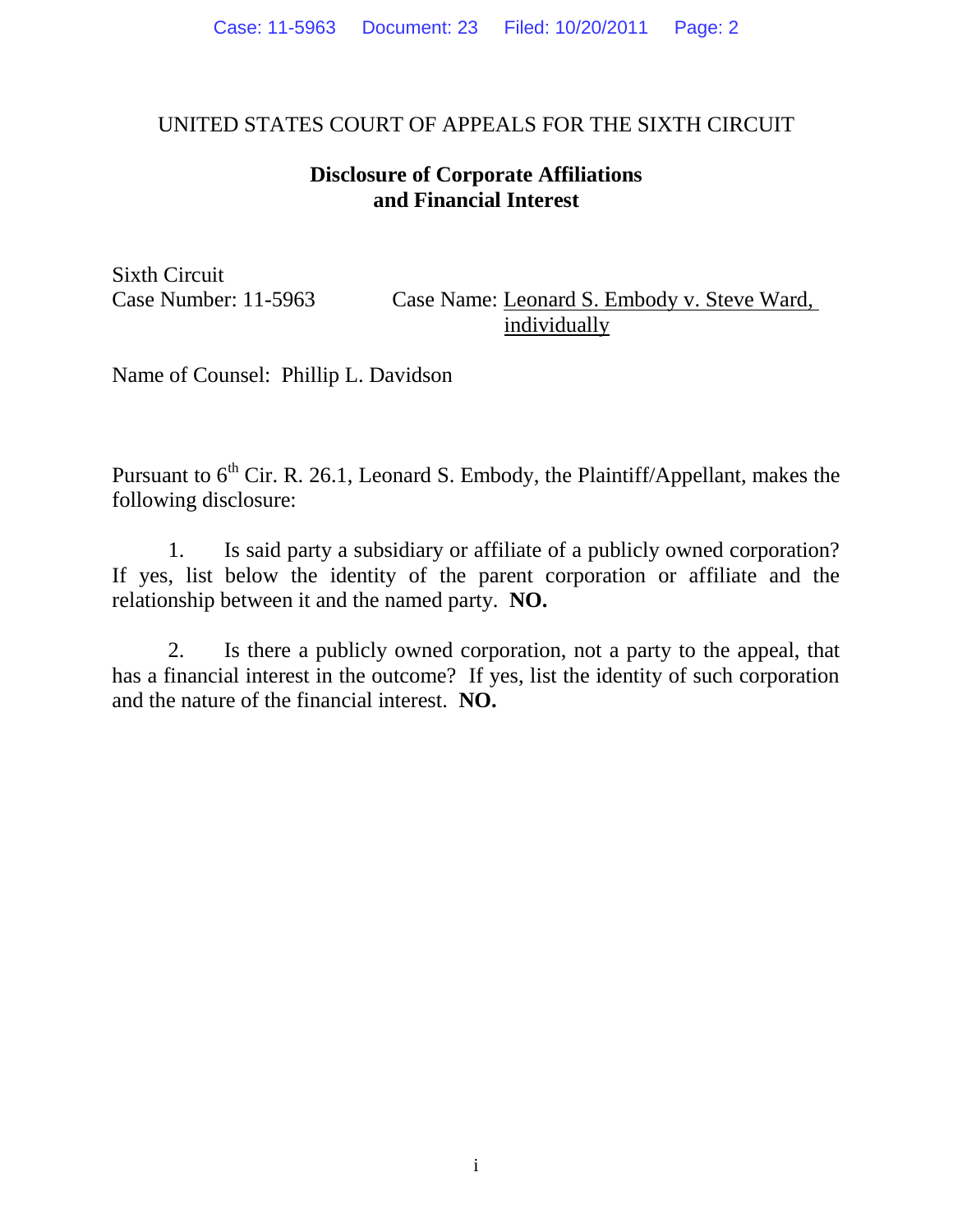## TABLE OF CONTENTS

## PAGE

| CORPORATE DISCLOSURE STATEMENT FINDING CORPORATE DISCLOSURE STATEMENT | $\mathbf{i}$   |
|-----------------------------------------------------------------------|----------------|
|                                                                       | $\mathbf{ii}$  |
|                                                                       | iii            |
| STATEMENT CONCERNING ORAL ARGUMENT                                    | $\mathbf{1}$   |
|                                                                       | $\mathbf{1}$   |
| STATEMENT OF THE ISSUE PRESENTED FOR REVIEW                           | 2              |
|                                                                       | $\overline{2}$ |
|                                                                       | 3              |
|                                                                       | 5              |
|                                                                       | 5              |
|                                                                       | 11             |
|                                                                       | 12             |
|                                                                       | 12             |
|                                                                       | 13             |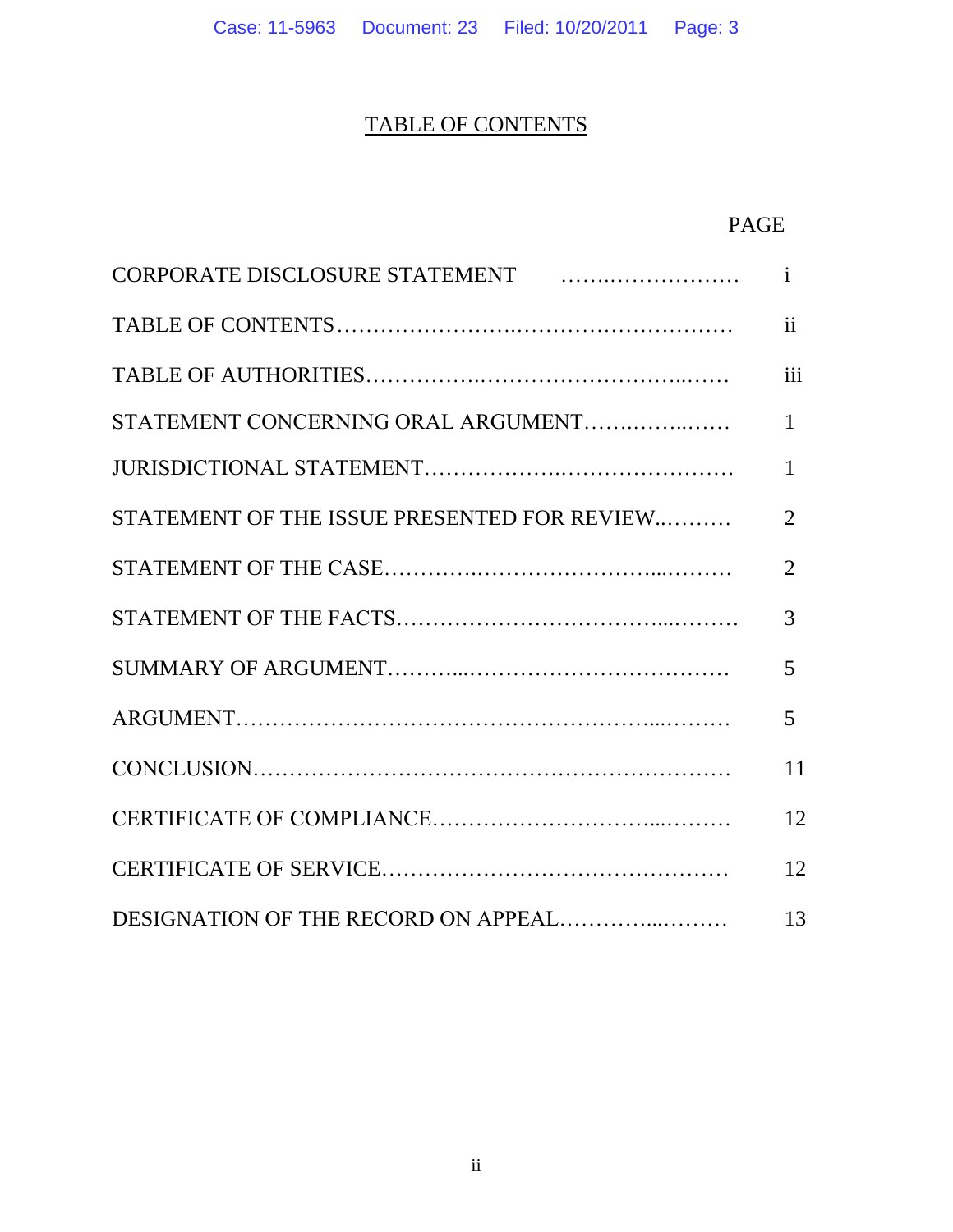## TABLE OF AUTHORITIES

## **Cases**

## PAGE

| Allen v. Michigan Department of Corrections,                                   |                |
|--------------------------------------------------------------------------------|----------------|
|                                                                                | 5 <sup>5</sup> |
|                                                                                | $\mathbf{1}$   |
|                                                                                | 7              |
|                                                                                | $\mathbf{1}$   |
| Nat'l. Rifle Ass'n., Inc. v. City of Chicago, Ill., 567 F3d 856                | 9              |
|                                                                                | 9              |
|                                                                                | 9              |
| U.S. v. Ferguson, 8 F3d 385 at 392 (6 <sup>th</sup> Cir. 1993), <i>en banc</i> | 7              |
|                                                                                | 9              |
|                                                                                | 7              |

## **Statutes**

| $42 \text{ USC} \& 1983 \dots 1$ |     |
|----------------------------------|-----|
|                                  |     |
|                                  |     |
|                                  | - 6 |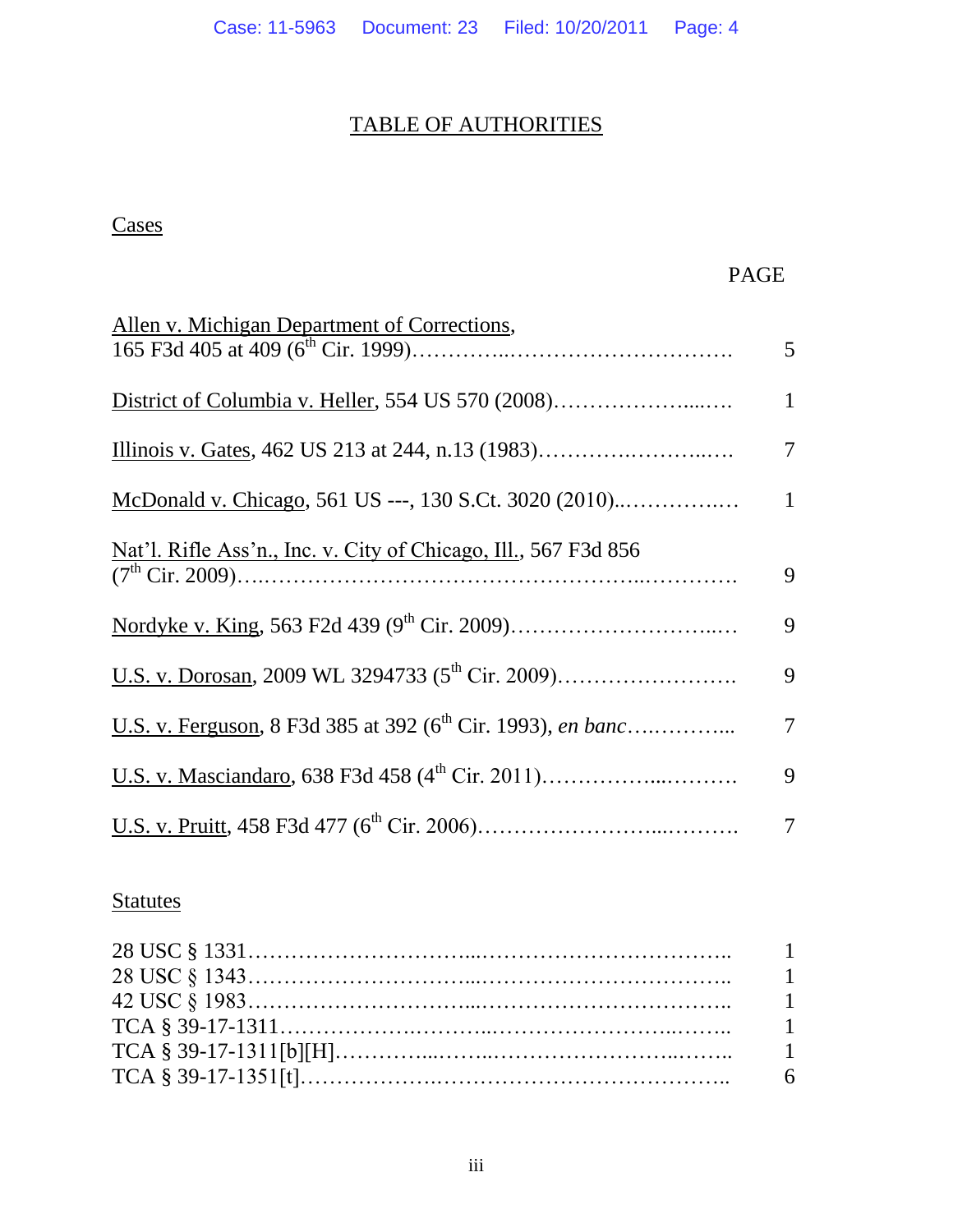## **Other Authorities**

| $\sqrt{5}$     |
|----------------|
|                |
| $\blacksquare$ |
| 12             |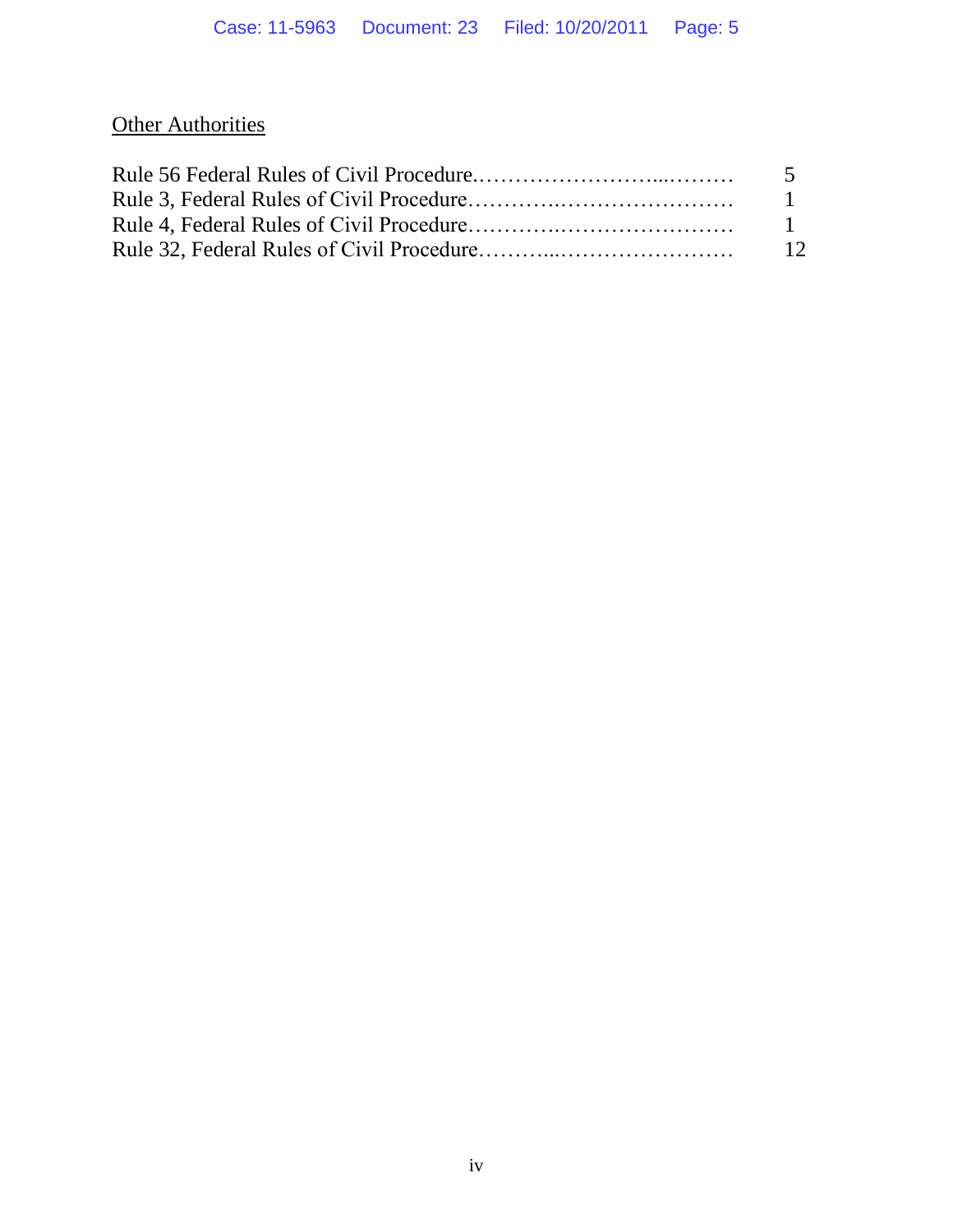#### STATEMENT CONCERNING ORAL ARGUMENT

Since the United States Supreme Court's seminal Opinions in District of Columbia v. Heller, 554 US 570 (2008) and McDonald v. Chicago, 561 US ---, 130 S.Ct. 3020 (2010), litigation regarding parameters surrounding civilian use and possession of firearms has, predictably, proliferated and it is not unreasonable to suggest that this trend will continue. Since this case involves a Tennessee statute – TCA § 39-17-1311[b][H] – expressly approving the carrying of a handgun in State Parks that has not yet been scrutinized by either Tennessee's Court of last resort or by this Court, it is respectfully suggested that oral argument would be of significant benefit to this tribunal.

### JURISDICTIONAL STATEMENT

The United States District Court for the Middle District of Tennessee had jurisdiction over the instant controversy by virtue of 42 USC § 1983, which is a Federal question within the meaning of 28 USC § 1331. Jurisdiction was also conferred on the Court below by 28 USC § 1343. This Circuit Court of Appeals has jurisdiction over this controversy by virtue of this being a direct appeal as of right within the meaning of Rules 3 and 4 of the Federal Rules of Appellate Procedure. The Appellant's Notice of Appeal (RE46) was timely filed on August 9, 2011.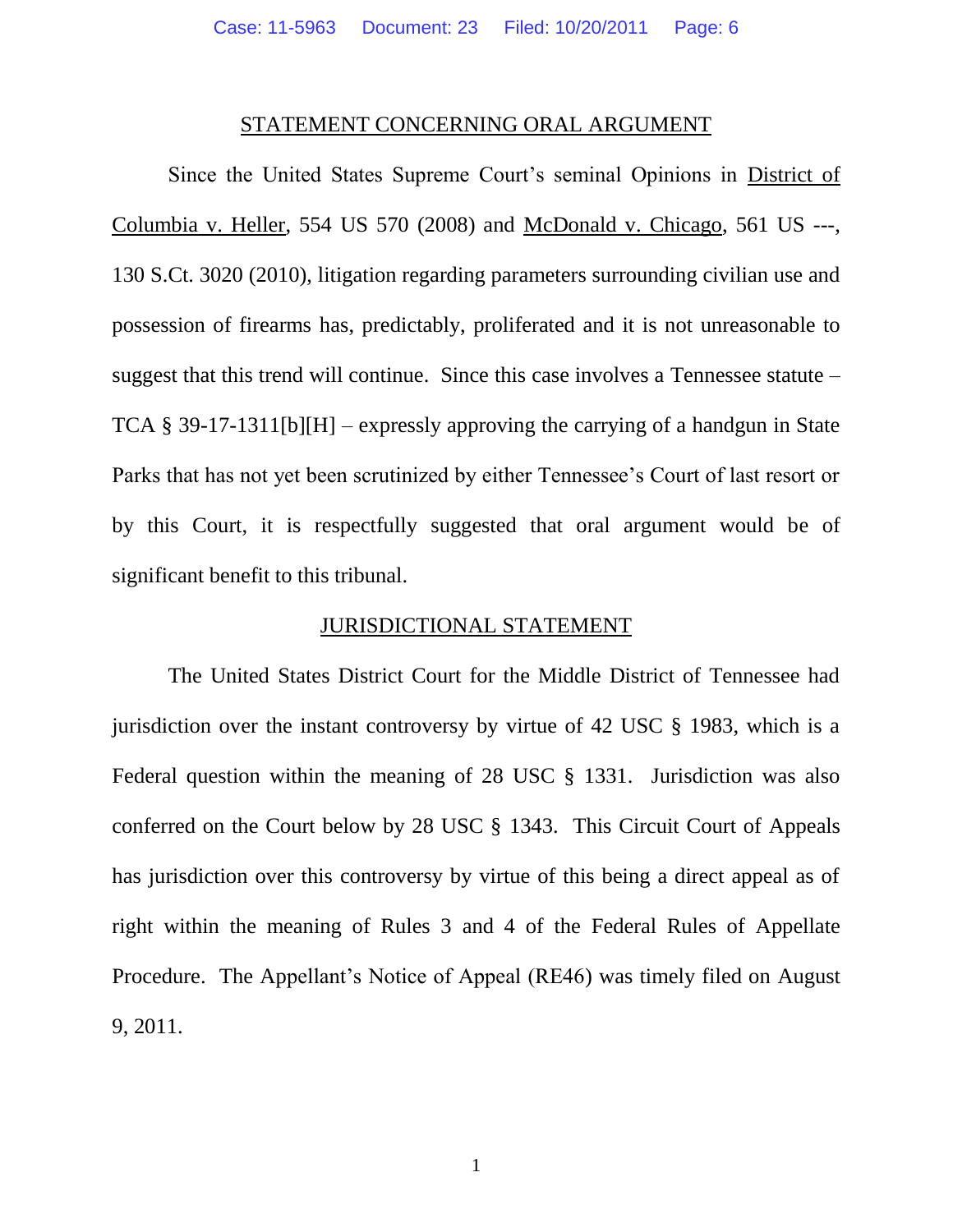#### STATEMENT OF THE ISSUE PRESENTED FOR REVIEW

1. Did not the District Court err in holding that the record before it sustained, as a matter of law, Defendant's seizure of both Mr. Embody and his lawful handgun?

2. Did not the District Court err in holding that the record before it failed to demonstrate genuine issues of material fact with regard to Mr. Embody's Second Amendment claim?

### STATEMENT OF THE CASE

This 42 USC § 1983 lawsuit was initially filed on February 8, 2010 (Complaint, RE1); an Answer was filed on February 26, 2010 (Answer, RE4). On November 2, 2010, Mr. Embody moved to amend his Complaint (Motion, RE13), and that Motion was granted on November 9, 2010 (Order, RE14). The Amended Complaint was filed on November 9, 2010 (RE15). The Defendant filed a Motion for Summary Judgment on November 30, 2010 (Motion, RE16), to which the Plaintiff responded on December 15, 2010 (Response, RE22). With Court approval, the Defendant replied to that Response on December 20, 2010 (Reply, RE25). By Memorandum and Order both dated July 20, 2011, U.S. District Judge William J. Haynes, Jr. granted the Defendant's Motion for Summary Judgment, and dismissed Mr. Embody's suit in its entirety (Memorandum, RE43; Order,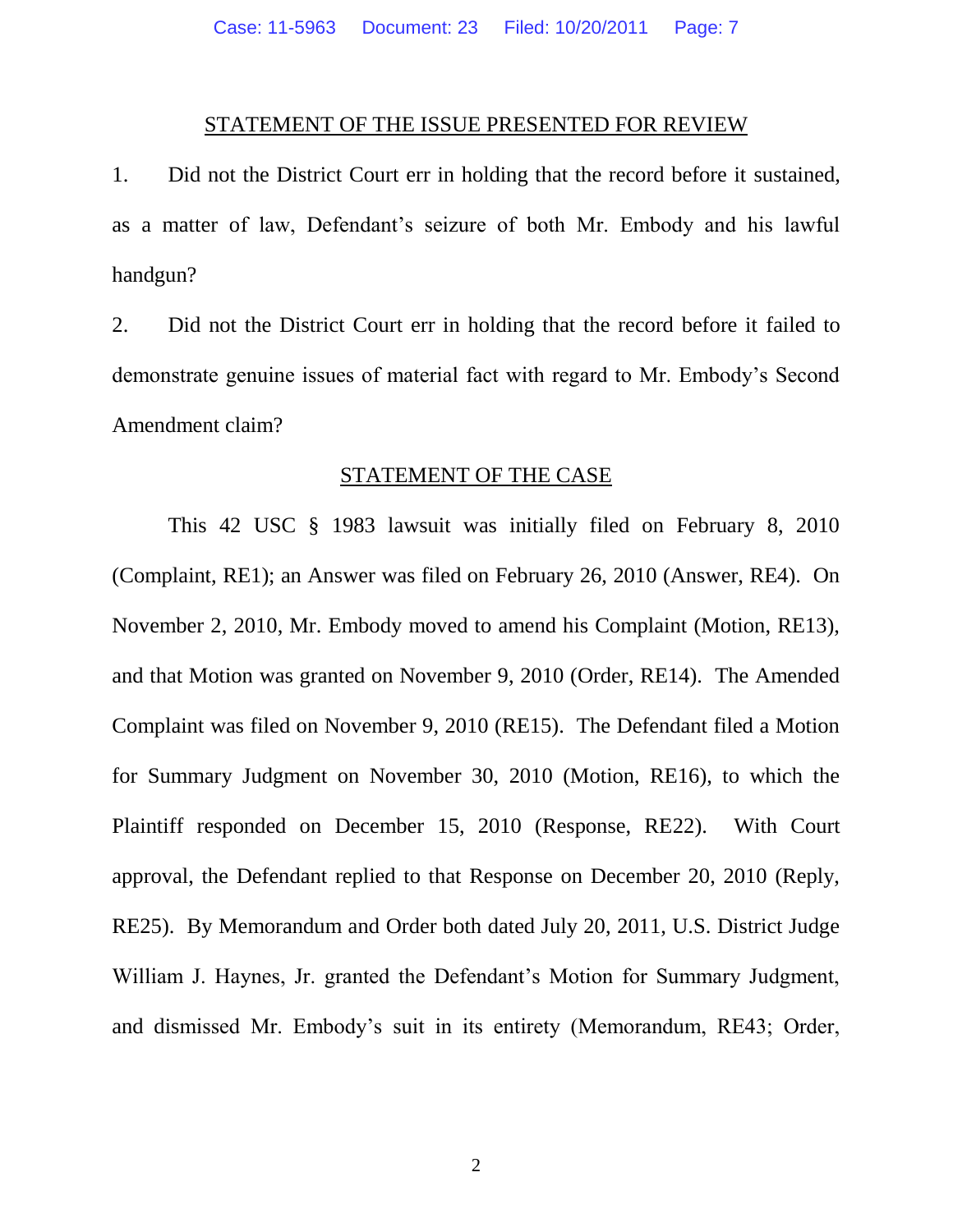RE44). This timely appeal followed (Notice of Appeal, RE46, filed August 9, 2011).

### STATEMENT OF FACTS

**NB:** A full understanding of the facts of this case requires that one be cognizant at the outset of the 2009 Amendment to TCA § 39-17-1311, which expressly permits persons who hold a valid handgun permit to carry a handgun in Tennessee State Parks. That Amendment is codified at TCA § 39-17-1311[b][H].

Radnor Lake State Park is located in Nashville, Tennessee. On December 20, 2009, Leonard Embody came to Radnor Lake. In his possession, openly carried, was a Draco AK-47 pistol. It is undisputed that Mr. Embody had a legal, current handgun permit (Defendant's Motion for Summary Judgment, RE16, Ex. 1, Dep. Embody pps. 30, 44). Mr. Embody commenced walking through the park. During his walk, Mr. Embody was stopped by Park Ranger Joshua Walsh, who recognized immediately that the weapon Mr. Embody was carrying was, in fact, a handgun (Defendant's Motion for Summary Judgment, RE16, Ex. 2, Dep. Ranger Walsh p. 5). Walsh was well-acquainted with Tennessee law concerning handguns (Id., p. 5). Walsh did not believe that Mr. Embody was in any way threatening or confrontational, and indeed he was aware that Mr. Embody had a valid handgun permit (Id., pps. 5-8). Ranger Walsh stayed with Mr. Embody until Embody was arrested by the Defendant, Park Ranger Steve Ward, and was in constant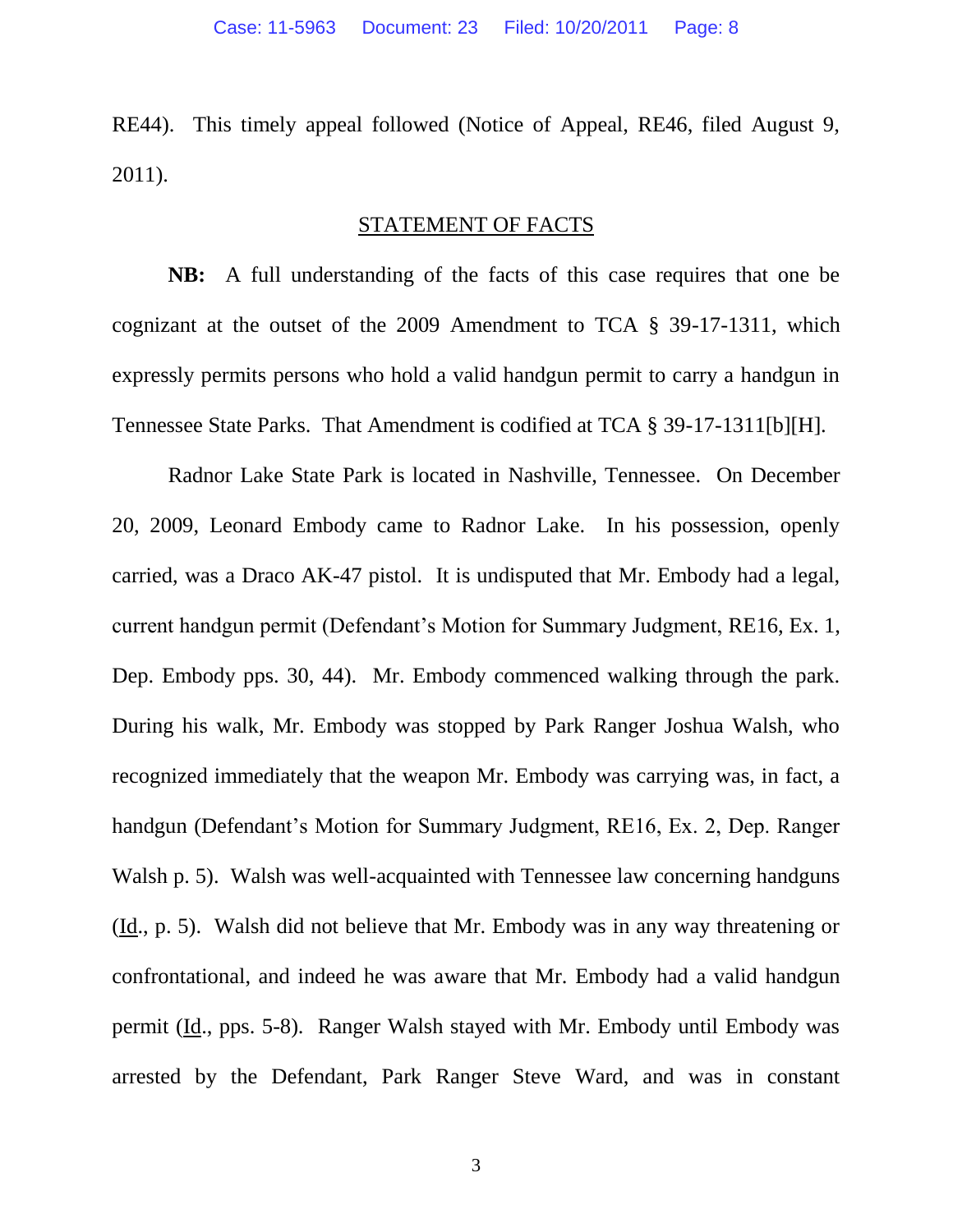communication with Ward during that period concerning Mr. Embody (Id., pps. 7- 11). Like Ranger Walsh, Defendant was fully familiar with Tennessee law concerning the carrying of handguns in State Parks (Defendant's Motion for Summary Judgment, RE16, Ex. 3, Dep. Ward p. 6). Of compelling interest in context is the fact that the Defendant had previously encountered Mr. Embody at Radnor Lake. On that prior occasion, Mr. Embody was accompanied by his two daughters and was carrying a handgun; Ward determined then that Mr. Embody had a valid permit to carry that firearm (Id., p. 8; see also p. 27).

Ranger Walsh never told Ranger Ward that anything that Mr. Embody had done, or was doing, was in any way threatening to anyone (Id., pps. 12-13). Inexplicably, Ward has testified that he stopped Mr. Embody because of "citizen safety" (Id., p. 18).

Ultimately, the Defendant confronted Mr. Embody in the Radnor Lake parking lot as Mr. Embody was attempting to get into his automobile; no one else was present (Defendant's Motion for Summary Judgment, RE16, Ex. 1, Dep. Embody p. 61; Ex. 3, Dep. Ward p. 13). Ward detained Mr. Embody by pointing a shotgun at him and telling him to put his handgun on the ground, an instruction with which Mr. Embody complied (Defendant's Motion for Summary Judgment, RE16, Ex. 3, Dep. Ward pps. 13-14, 28-30).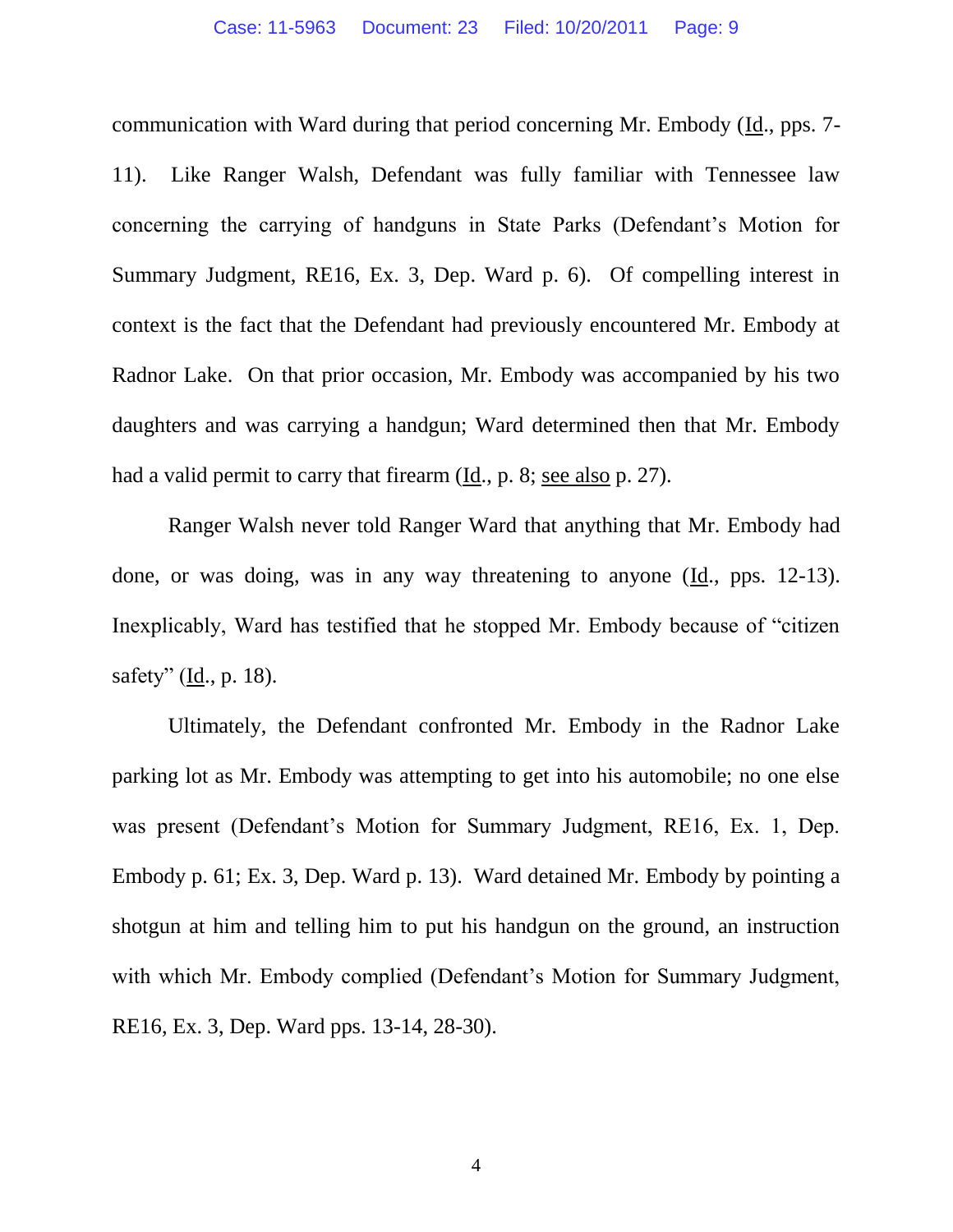#### SUMMARY OF ARGUMENT

Respectfully, the District Court either misconstrued, or misinterpreted, the undisputed facts in the record before it as to both the Fourth Amendment and Second Amendment claims asserted by the Plaintiff, or both. The result was to apply an incorrect Rule 56 standard, thus creating reversible error as to both theories of recovery.

#### ARGUMENT

**The Standard of Review.** In that the District Court granted the Defendant/Appellee's Motion for Summary Judgment as contemplated by Rule 56 of the Federal Rules of Civil Procedure, the standard of review is *de novo* on the record, with no presumption of correctness. Allen v. Michigan Department of Corrections, 165 F3d 405 at 409 ( $6<sup>th</sup>$  Cir. 1999).

**Summary Judgment Standards.** In its Memorandum (RE43), the District Court correctly stated the operative standards applicable to a Rule 56 qualified immunity case. These standards are exceedingly well-settled, and require no recapitulation here. As will be demonstrated, it is in the application of those standards that the District Court's errors are to be found. For the convenience of the Court, Mr. Embody's claims will be addressed in the order in which they were addressed by the District Court.

Wrote the Court: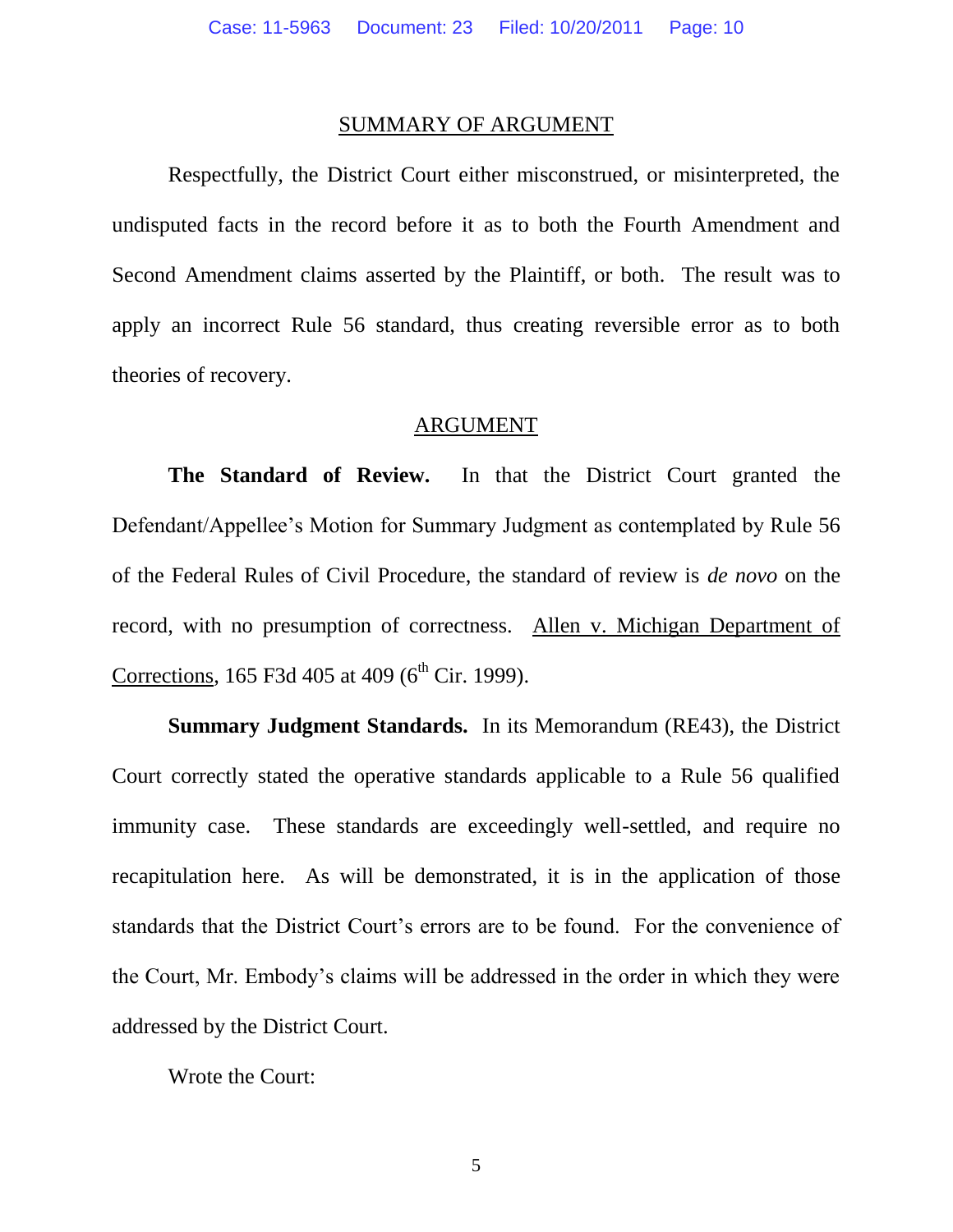"Given the circumstances here, the Court deems the appropriate inquiry here is to determine whether the Defendant violated Plaintiff's rights under the Second and Fourth Amendments."

Memorandum, RE43, p. 13.

That was and is precisely the correct inquiry. But respectfully;

**1. Did not the District Court err in holding that the record before it sustained, as a matter of law, Defendant's seizure of both Mr. Embody and his lawful handgun?**

Counter intuitively, the District Court clearly based its Fourth Amendment conclusion on the appearance of the legal weapon carried by Mr. Embody, and on Mr. Embody's clothing. Noting that "…several park visitors expressed concern about Plaintiff…" (Memorandum, RE43, p. 14), the Court somehow conflated the color of the barrel tip of the handgun (Memorandum, RE43, p. 13) and Mr. Embody's choice of wearing "camouflage dress" (Memorandum, RE43, p. 14), into an "objectively reasonable" seizure (Memorandum, RE43, p. 14). In so doing, the Court disregarded TCA § 39-17-1311[b][H] and relied on TCA § 39-17- 1351[t] to reach its decision. So, the inquiry becomes an examination of the genuine issues of material fact concerning that statute's requirement of a "…[reasonable belief that] it is necessary for the protection of the permit holder, officer or other individual or individuals."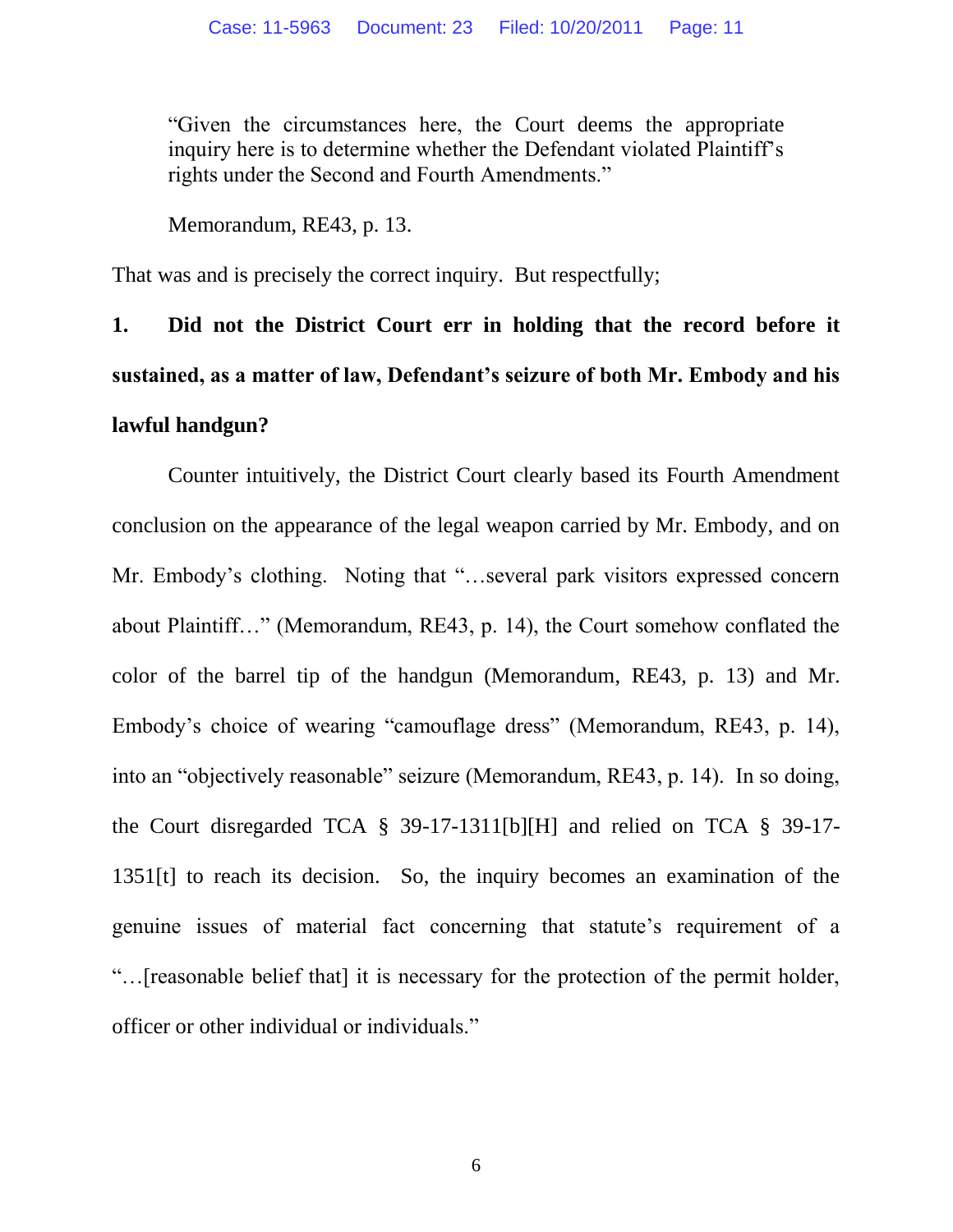Since no Court in either Tennessee or the Sixth Circuit (other than the District Court's Memorandum in the case at bar) has so much as mentioned, much less interpreted, that statute, we must look to the concept of the "reasonable belief" of a law enforcement officer. Fortunately, the case law provides us with the necessary guidance.

In context, a law enforcement officer's "reasonable belief" need not be supported by *prime facie* evidence of wrongdoing but it must be based on more than "mere suspicion." U.S. v. Ferguson, 8 F3d 385 at 392 ( $6<sup>th</sup>$  Cir. 1993), *en banc*. It requires either the "probability" or a "substantial chance" or wrongdoing. Illinois v. Gates, 462 US 213 at 244, n.13 (1983). Finally one must look to the "totality of the circumstances" from the perspective of the law enforcement officer. Ferguson, also at 392. As this Court aptly noted in U.S. v. Pruitt,  $458$  F3d  $477$  ( $6<sup>th</sup>$ Cir. 2006), "common sense" must necessarily be applied to all of these criteria. Pruitt at 482. The District Court was right in observing that "…the threshold question of reasonableness of a search and/or seizure is to be resolved by the Court." (Memorandum, RE43, p. 11). The difficulty here is that after correctly resolving the issue of the Court's function, the District Court resolutely ignored much of the record before it. Application of the "common sense" requirement of which we were reminded in Pruitt leads inexorably to a contrary result. As noted in the Statement of Facts, the Defendant Park Ranger was fully familiar with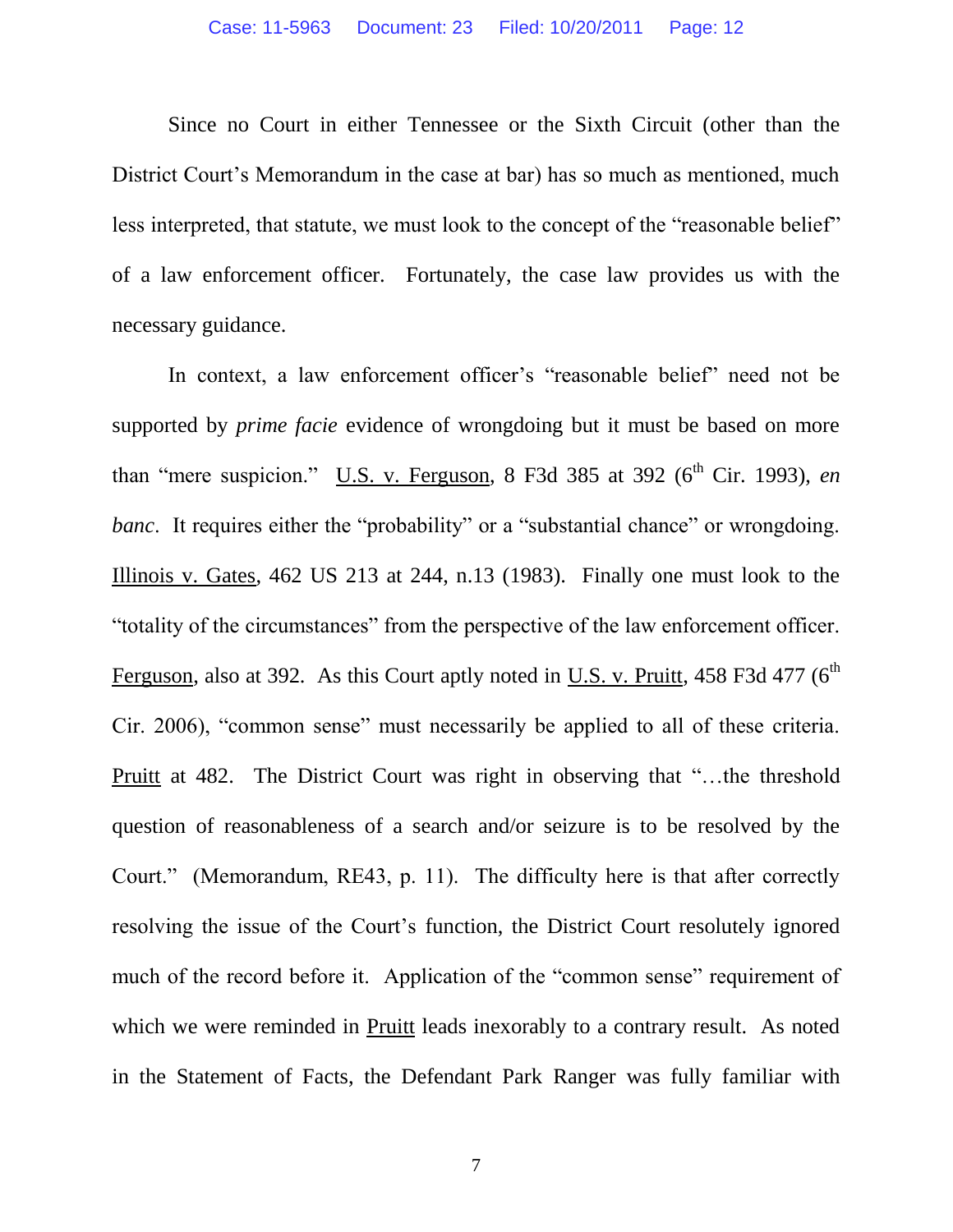Tennessee law concerning the carrying of handguns in State Parks such as Radnor Lake. And, although utterly ignored by the Court, it is undisputed in the record that Ranger Ward had previously encountered Mr. Embody at Radnor Lake. On that prior occasion, Mr. Embody was accompanied by his two daughters and was carrying a handgun; Ward determined then that Mr. Embody had a valid permit to carry that firearm. Somehow, the District Court concluded that the color of the tip of Mr. Embody's firearm and his choice of clothing - the only factors mentioned by the Court – made it "reasonable" for a Park Ranger to stop and seize a citizen known to the Ranger to have a valid permit and who had done absolutely nothing in any way threatening. As to the question of a "clearly established statutory or constitutional right," the case *sub judice* leaves absolutely no doubt: Ward had actual knowledge of Tennessee's statutory law expressly permitting exactly what Mr. Embody was doing.

"Common sense" simply will not permit the conclusion reached by the Court that Ranger Ward acted in an "objectively reasonable" way. Mr. Embody threatened absolutely no one and nothing he did or failed to do was in any way threatening. There was no "probability" or "substantial chance" of wrongdoing. At the very most, one might argue that Ranger Ward somehow conceived a "mere suspicion" but as articulated earlier that is not nearly enough. The District Court's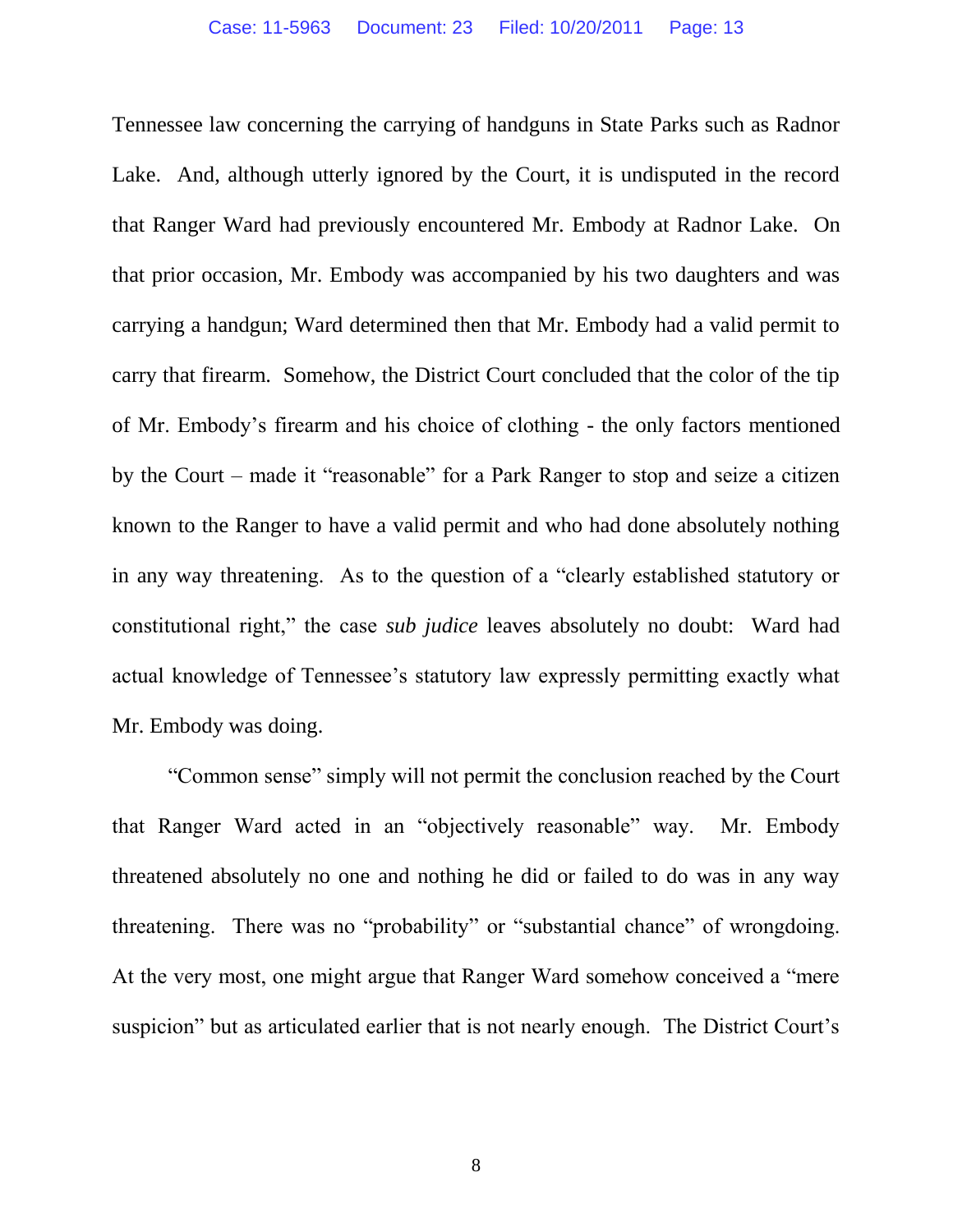holding that Ward met a reasonable objective standard in his treatment of Leonard Embody is demonstratively erroneous as a matter of law.

# **2. Did not the District Court err in holding that the record before it failed to demonstrate genuine issues of material fact with regard to Mr. Embody's Second Amendment claim?**

The District Court's grant of summary judgment on Mr. Embody's Second Amendment claim is difficult to reconcile with the facts of the case. The Court begins its analysis by holding implicitly that McDonald v. Chicago, 561 US ---, 130 S.Ct. 3020 (2010) does not protect weapons possession outside of one's home, relying on dicta in a Fourth Circuit case, U.S. v. Masciandaro,  $638$  F3d  $458$  ( $4<sup>th</sup>$ ) Cir. 2011) that is diametrically off-point. First, Masciandaro is at present the subject of an application for *certiorari* before the United States Supreme Court.<sup>1</sup> Second, and of even greater importance, Masciandaro involved the violation of a Federal statute prohibiting carrying a loaded handgun in a National Park, whereas the case at bar involves a Tennessee statute that expressly permits such conduct in a State Park such as Radnor Lake. Disregarding this statute was an error, the District Court stretched its reliance to a Ninth Circuit case - Nordyke v. King, 563 F2d 439 (9<sup>th</sup> Cir. 2009)<sup>2</sup> – and an unreported Fifth Circuit case - <u>U.S. v. Dorosan</u>,

 $\overline{a}$ 

 $<sup>1</sup>$  Filed June 22, 2011.</sup>

<sup>&</sup>lt;sup>2</sup> Nordyke has been severely criticized. See, e.g., Nat'l. Rifle Ass'n., Inc. v. City of Chicago, Ill., 567 F3d 856 (7<sup>th</sup> Cir. 2009)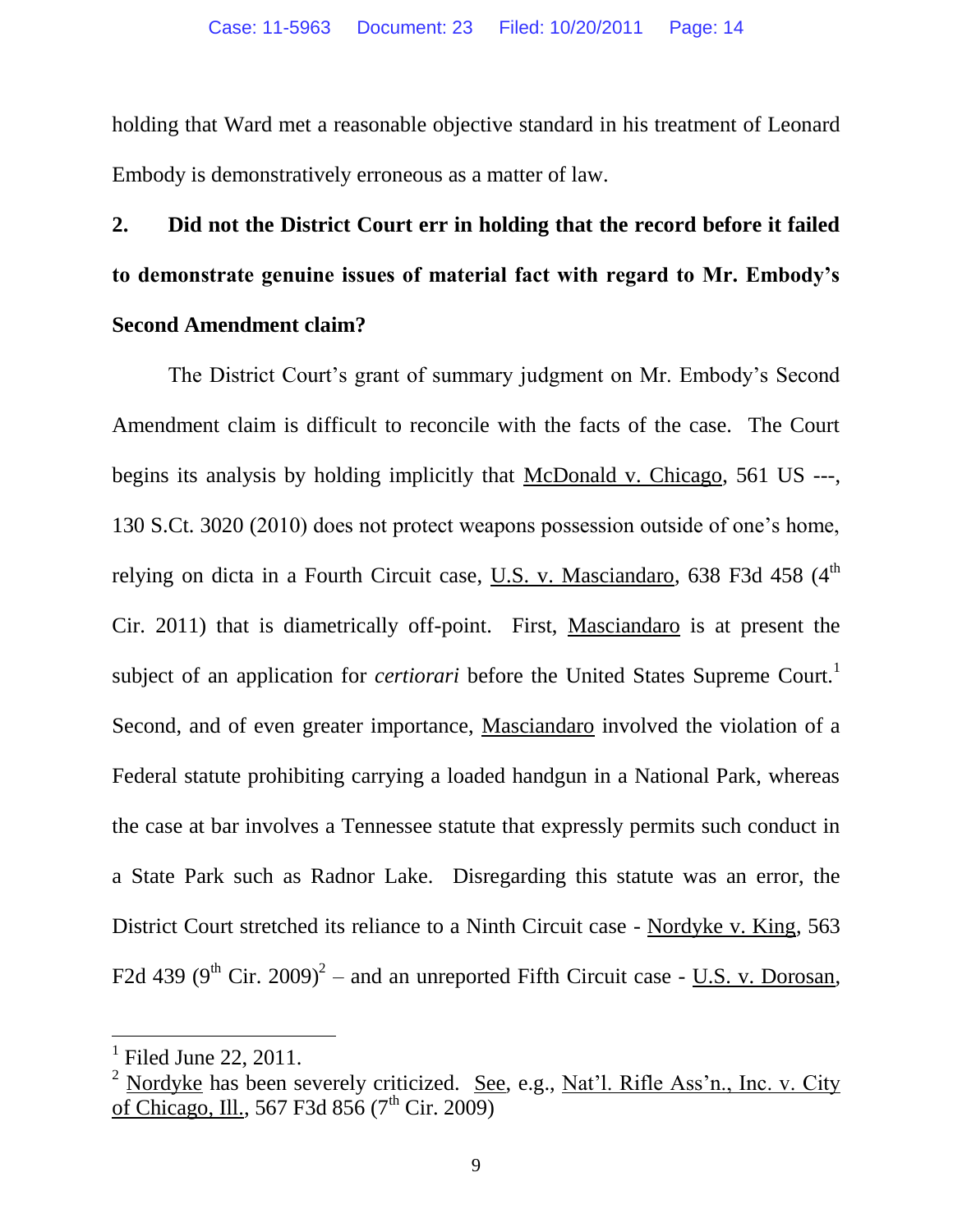2009 WL 3294733 ( $5<sup>th</sup>$  Cir. 2009) – that both pre-date McDonald. Most telling of all, the District Court *made no reference at all* to TCA § 39-17-1311[b][H], the statute wherein Tennessee's General Assembly flatly and unequivocally made it lawful for persons such as Mr. Embody to carry a handgun in a Tennessee State Park. The District Court concluded:

"Given that Plaintiff was in personal possession of a loaded weapon in a public park, the Court concludes that the temporary seizure of Plaintiff's weapon did not violate the Second Amendment."

Memorandum, RE43, p. 17.

In reassembling Mr. Embody's Second Amendment claim; it is undisputed that Leonard Embody had a valid gun permit. It is undisputed that at the time in question, he was in a Tennessee State Park. It is undisputed that the weapon that he carried was a legal weapon. It is undisputed that TCA § 39-17-1311[b][H] means exactly what it says: TCA § 39-17-1311[b][H] gives every person similarly situated to Leonard Embody the unalloyed right to do precisely what Mr. Embody was doing when he was detained. With the greatest deference to the District Court, it is extremely difficult to construct a set of facts showing a more patent *per se* Second Amendment violation.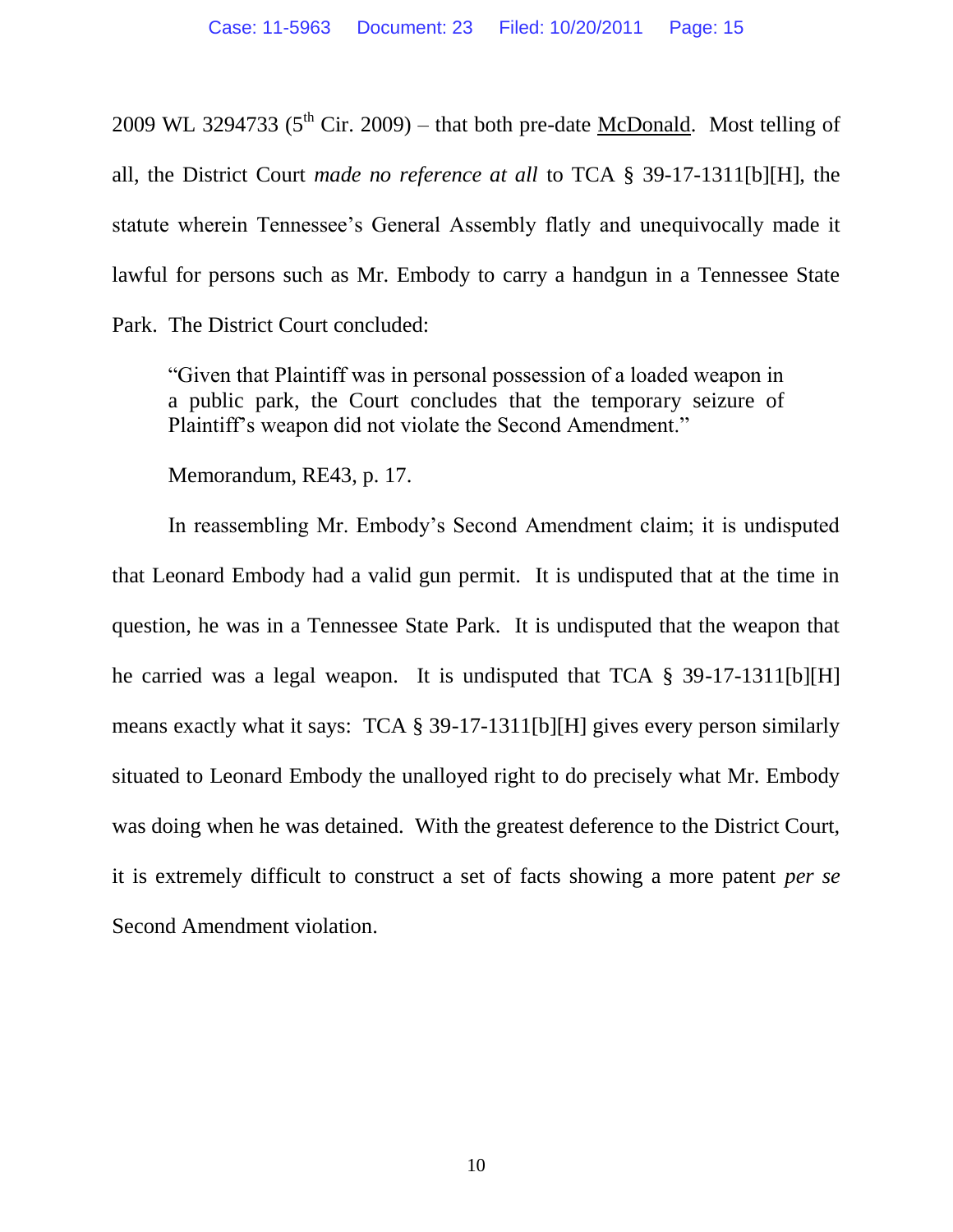#### **CONCLUSION**

It is obvious from reading the Court's Order that it was disturbed by the orange tip on the barrel on Mr. Embody's handgun and that Mr. Embody was wearing camouflage clothing. The Court was disturbed by the fact that the gun was loaded. None of these things have anything whatsoever to do with the issues that were before this District Court, or those before this tribunal. Yet, as articulated above, one could easily conclude that singly and in combination that these irrelevancies were decisive in the case, utterly ignoring the Tennessee statute that controls major aspects of the matter. There was nothing objectively reasonable about what Ranger Ward did. The seizure is as pure a Second Amendment violation as could be imagined. The record shows without dispute that Ward had personal knowledge and understanding of applicable Tennessee handgun law. Leonard Embody earnestly submits that the result obtained below be reversed, and this case remanded for a hearing on the merits. Settled principles of law will admit of no other result.

Respectfully submitted,

/s/ Phillip L. Davidson Phillip L. Davidson, #6466

2400 Crestmoor Road Suite 107 Nashville, Tennessee 37215 (615) 386-7115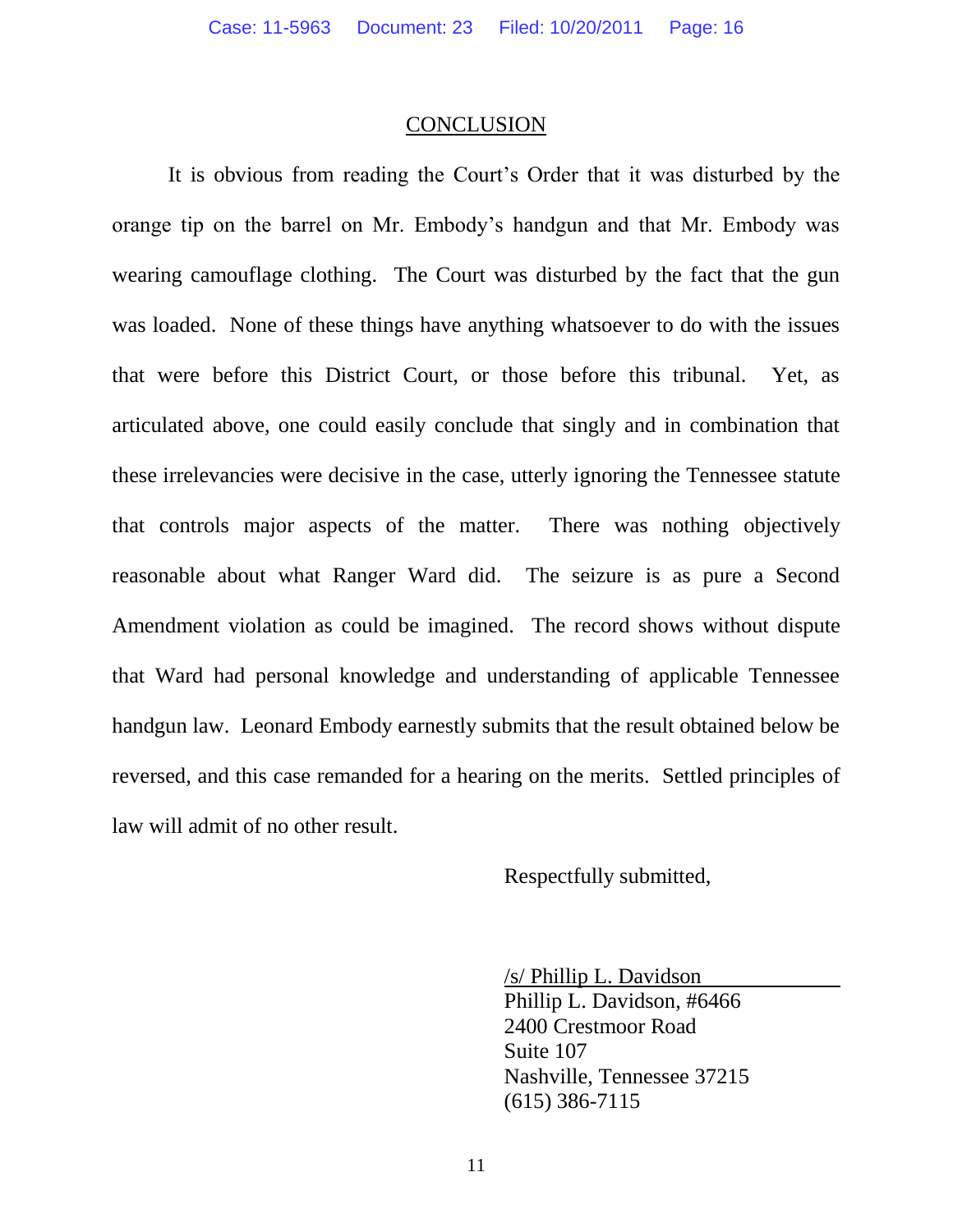### CERTIFICATE OF COMPLIANCE

I certify that this Brief contains 3,148 words as calculated by automated word count (MS Word) and is otherwise in compliance with Rule 32 of the Federal

Rules of Appellate Procedure.

/s/ Phillip L. Davidson Phillip L. Davidson

### CERTIFICATE OF SERVICE

I certify that an exact copy of this Brief was provided electronically as required by the Local Rules of the United States Court of Appeals for the Sixth Circuit to:

Mary M. Bers Senior Counsel Civil Rights & Claims Division PO Box 20207 Nashville, TN 37202-0207

> /s/ Phillip L. Davidson Phillip L. Davidson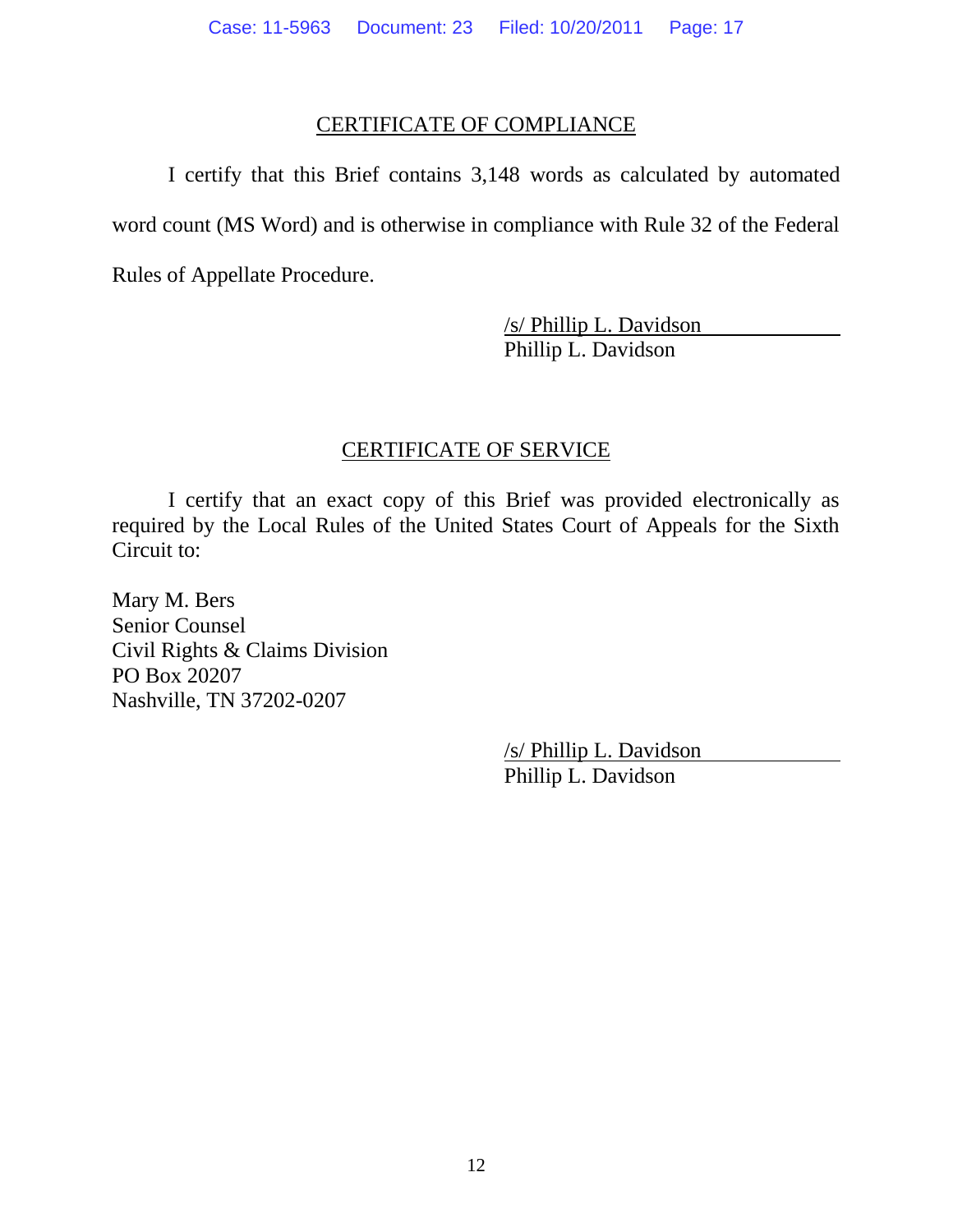## UNITED STATES COURT OF APPEALS FOR THE SIXTH CIRCUIT

## **Designation of Record on Appeal**

Sixth Circuit

Case Number: 11-5963 Case Name: Leonard S. Embody v. Steve Ward, individually

Counsel for Appellant designates the following documents for inclusion in the

electronic Record on Appeal:

## Lower Court Case No.: 3:10-cv-0126 Middle District of Tennessee

| RE# | <b>Description of Pleading, Transcript or Other Filing</b>                                                                                                                                                                                                                                                                                                                                                                                                                                |
|-----|-------------------------------------------------------------------------------------------------------------------------------------------------------------------------------------------------------------------------------------------------------------------------------------------------------------------------------------------------------------------------------------------------------------------------------------------------------------------------------------------|
| n/a | Docket sheet, U.S. District Court Middle District<br>of Tennessee No.: $3:10$ -cv-0126                                                                                                                                                                                                                                                                                                                                                                                                    |
| 15  | Amended Complaint (11/9/10)                                                                                                                                                                                                                                                                                                                                                                                                                                                               |
| 16  | Defendant's Motion for Summary Judgment (11/30/10)<br>Ex. 1: Dep. Embody, plus exhibits redacting No. 5<br>Ex. 2: Dep. Walsh<br>Ex. 3: Dep. Ward, including exhibits<br>Ex. 4: Affidavit Carlton, including exhibits<br>Ex. 5: Affidavit Lokey, including exhibits<br>Ex. 6: Affidavit Long, including exhibits<br>Ex. 7: Affidavit Petty<br>Ex. 8: Affidavit Ward, including exhibits<br>Ex. 9: Responses to Defendant's Requests for<br>Admissions<br>Ex. 10: Tenn. Pub. Ch. 428 (2009) |